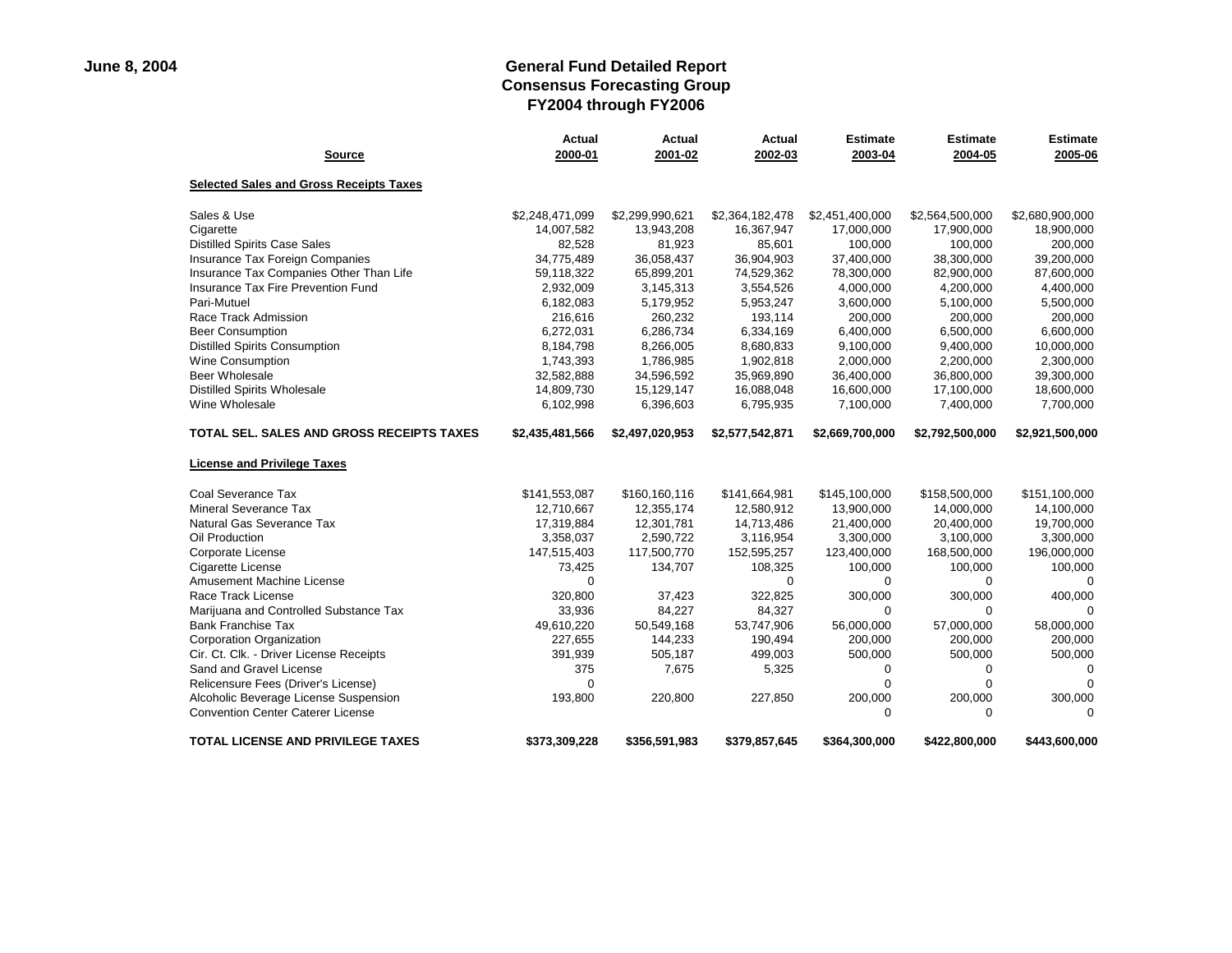|                                      | <b>Actual</b> | Actual        | Actual        | <b>Estimate</b> | <b>Estimate</b> | <b>Estimate</b> |
|--------------------------------------|---------------|---------------|---------------|-----------------|-----------------|-----------------|
| <b>Source</b><br><b>Income Taxes</b> | 2000-01       | 2001-02       | 2002-03       | 2003-04         | 2004-05         | 2005-06         |
| Corporation Income Tax               | \$289,931,017 | \$207,353,777 | \$278,035,794 | \$291,700,000   | \$299,300,000   | \$307,000,000   |
| Individual Income Tax                | 2,778,541,444 | 2,702,510,022 | 2,746,386,944 | 2,803,900,000   | 2,930,000,000   | 3,050,000,000   |
| <b>Total Income Tax</b>              | 3,068,472,461 | 2,909,863,799 | 3,024,422,738 | \$3,095,600,000 | \$3,229,300,000 | \$3,357,000,000 |
| <b>Property Taxes</b>                |               |               |               |                 |                 |                 |
| General - Real                       | \$171,524,695 | \$179,678,051 | \$186,000,177 | \$193,400,000   | \$201,100,000   | \$209,100,000   |
| General - Tangible Personal          | 52,476,931    | 151,308,795   | 149,426,286   | 59,500,000      | 62,800,000      | 68,100,000      |
| General - Intangible Personal        | 22,551,152    | 23,113,567    | 25,883,197    | 27,500,000      | 29,400,000      | 31,500,000      |
| General - Motor Vehicle              | 84,592,323    | $\Omega$      | $\Omega$      | 92,000,000      | 92,800,000      | 96,500,000      |
| <b>Bank Deposits</b>                 | 412,646       | 460,335       | 456.527       | 700,000         | 700,000         | 800,000         |
| Distilled Spirits Ad Valorem         | 360,248       | 363,410       | 442,092       | 500,000         | 500,000         | 500,000         |
| <b>Marginal Accounts</b>             | 110,331       | 84.000        | 64.988        | 100,000         | 100,000         | 100,000         |
| <b>Omitted Property Tax</b>          | 13,085,599    | 20,021,804    | 14,191,378    | 6,800,000       | 11,400,000      | 11,900,000      |
| Delinquent Tax - Prior Year          | 7,519,863     | 5,627,788     | 6,177,245     | 6,400,000       | 6,500,000       | 6,600,000       |
| <b>Apportioned Vehicles</b>          | 3,397,041     | 0             | $\Omega$      | $\Omega$        | 4,000,000       | 5,400,000       |
| <b>Public Service Company</b>        | 48,883,924    | 49,991,359    | 48,836,372    | 58,500,000      | 54,000,000      | 55,500,000      |
| Domestic Life Insurance              | 97,197        | 130,250       | 107,990       | $\Omega$        | 0               | $\Omega$        |
| <b>Retirement Plans</b>              | 287           | 301           | 624           | $\Omega$        | $\Omega$        | $\Omega$        |
| Building & Loan Assoc. Capital Stock | 2,482,623     | 2,249,927     | 3,181,373     | 2,800,000       | 2,500,000       | 2,500,000       |
| <b>TOTAL PROPERTY TAXES</b>          | \$407,494,860 | \$433,029,587 | \$434,768,249 | \$448,200,000   | \$465,800,000   | \$488,500,000   |
| <b>Inheritance Taxes</b>             |               |               |               |                 |                 |                 |
| <b>Inheritance Tax</b>               | \$83,461,499  | \$83,359,872  | \$95,864,480  | \$65,100,000    | \$41,300,000    | \$30,100,000    |
| <b>TOTAL INHERITANCE TAXES</b>       | \$83,461,499  | \$83,359,872  | \$95,864,480  | \$65,100,000    | \$41,300,000    | \$30,100,000    |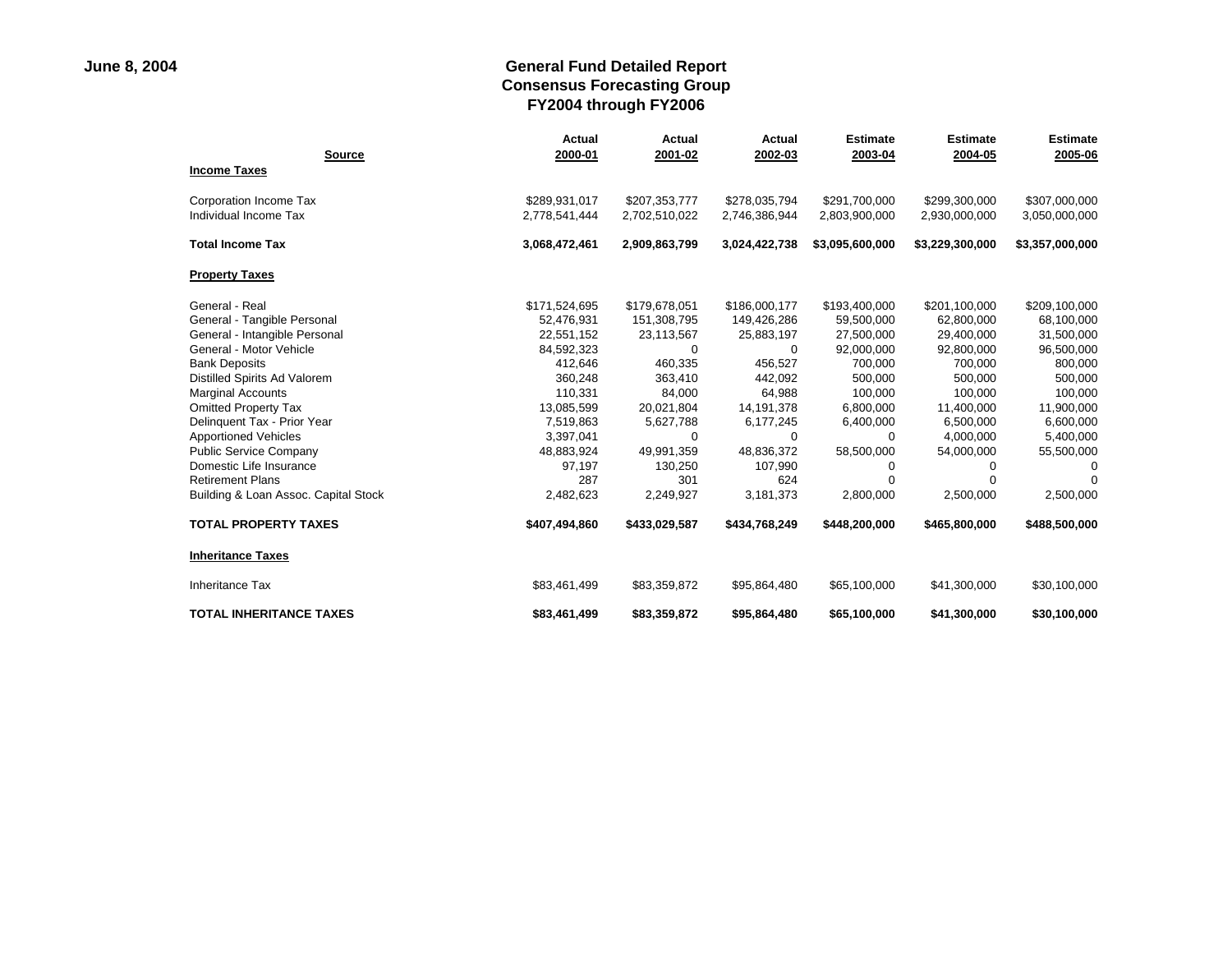| <b>Source</b>                                   | <b>Actual</b><br>2000-01 | Actual<br>2001-02 | Actual<br>2002-03 | <b>Estimate</b><br>2003-04 | <b>Estimate</b><br>2004-05 | <b>Estimate</b><br>2005-06 |
|-------------------------------------------------|--------------------------|-------------------|-------------------|----------------------------|----------------------------|----------------------------|
| <b>Departmental Fees, Sales and Rentals</b>     |                          |                   |                   |                            |                            |                            |
| <b>Public Service Commission Assessments-</b>   | \$12,598,396             | \$10,455,826      | \$8,702,466       | \$12,700,000               | \$11,900,000               | \$12,000,000               |
| Insurance - Retaliatory Taxes & Fees-           | 1,538,875                | 782,413           | 995,980           | 900,000                    | 900,000                    | 1,000,000                  |
| Sec. of State - Process Agents Fees             | 1,877,822                | 2,379,091         | 2,058,051         | 2,000,000                  | 2,000,000                  | 2,200,000                  |
| Circuit Court Clk. - Civil Filing Fee Receipts- | 7,831,066                | 8,225,087         | 10,143,841        | 10,500,000                 | 11,000,000                 | 11,500,000                 |
| Circuit Court Clk. - Bond Filing Fee-           | 537,635                  | 536,451           | 511,556           | 500,000                    | 500,000                    | 400,000                    |
| Circuit Court Clk. - 10% Bond Fee-              | 600,182                  | 639,408           | 690,745           | 700,000                    | 700,000                    | 700,000                    |
| Circuit Court Clk. - Receipts for Services-     | 2,519,711                | 2,707,579         | 3,334,440         | 3,500,000                  | 3,600,000                  | 3,700,000                  |
| Strip Mining & Reclamation Fees-                | $-97,875$                | 1,361,074         | 1,137,775         | 1,000,000                  | 1,000,000                  | 1,000,000                  |
| Strip Mining & Reclamation - Fines Coll.        | 560,331                  | 780,310           | 614,799           | 700,000                    | 700,000                    | 700,000                    |
| Master Commissioner Sales-                      | 262,464                  | 542,927           | 817,390           | $\Omega$                   | $\Omega$                   | $\Omega$                   |
| Miscellaneous - Pub Advoc; Sec State Fee        | 1,431,893                | 1,615,776         | 1,678,220         | 2,700,000                  | 2,800,000                  | 2,900,000                  |
| TOTAL DEPARTMENT FEES, SALES AND RENTALS        | \$29,660,500             | \$30,025,942      | \$30,685,263      | \$35,200,000               | \$35,100,000               | \$36,200,000               |
| <b>Investment Receipts</b>                      |                          |                   |                   |                            |                            |                            |
| General Depository Investment Income **         | \$26,390,552             | \$8,246,672       | (\$8, 121, 213)   | \$0                        | \$0                        | \$0                        |
| Circuit Court Clk. - Interest Income            | 1,515,296                | 1,403,291         | 963,509           | 1,000,000                  | 1,000,000                  | 1,000,000                  |
| Interest on Investments - Withholding Accounts  | 0                        | 3,692,665         | 0                 | 0                          | 0                          | $\Omega$                   |
| Ky Asset/Liab - TRAN                            | 312,000                  | $\Omega$          | $\Omega$          | $\Omega$                   | $\Omega$                   | $\Omega$                   |
| <b>TOTAL INVESTMENT RECEIPTS</b>                | \$28,217,848             | \$13,342,628      | (\$7,157,704)     | \$1,000,000                | \$1,000,000                | \$1,000,000                |
| <b>Miscellaneous Revenue</b>                    |                          |                   |                   |                            |                            |                            |
| Lottery                                         | \$157,030,000            | \$169,000,000     | \$171,000,000     | \$173,800,000              | \$180,000,000              | \$167,000,000              |
| Legal Process - Clk. Supreme Court              | 135,839                  | 110,921           | 117,550           | 100,000                    | 100,000                    | 100,000                    |
| Legal Process - Clk. Court of Appeals           | 4,795                    | 29,641            | 6,962             | $\Omega$                   | $\Omega$                   | $\Omega$                   |
| Dept. of Rev. Legal Process Taxes - Co. Clk.    | 3,168,663                | 3,311,157         | 3,365,438         | 3,400,000                  | 3,500,000                  | 3,500,000                  |
| Dept. of Rev. Penalty & Int. of Co. Officials   | (27, 212)                | (43, 338)         | (27, 368)         | $\Omega$                   | $\Omega$                   | $\Omega$                   |
| Legal Process - Attorney General's Office       | 312,381                  | 1,854,641         | 1,153,141         | $\Omega$                   | $\Omega$                   | $\Omega$                   |
| Judgment Fees for Delinquent Taxes              | 0                        | 0                 | 0                 | $\Omega$                   | $\Omega$                   | $\Omega$                   |
| TVA - In Lieu of Taxes - State Portion          | 6,046,675                | 6,814,492         | 7,660,437         | 8,200,000                  | 8,300,000                  | 8,300,000                  |
| F.H.A. - In Lieu of Taxes                       | 53,225                   | 28,117            | 46,777            | $\Omega$                   | 0                          | $\Omega$                   |
| R.E.C.C. and R.T.C.C. In Lieu of Taxes          | 320                      | 310               | 313               |                            |                            | $\Omega$                   |
| Business Development - In Lieu of Taxes         | $\Omega$                 | 32,322            | $\Omega$          | ∩                          |                            | $\Omega$                   |
| <b>Abandoned Property</b>                       | 9,098,610                | 5,208,916         | 8,194,816         | 32,000,000                 | 1,500,000                  | 1,500,000                  |